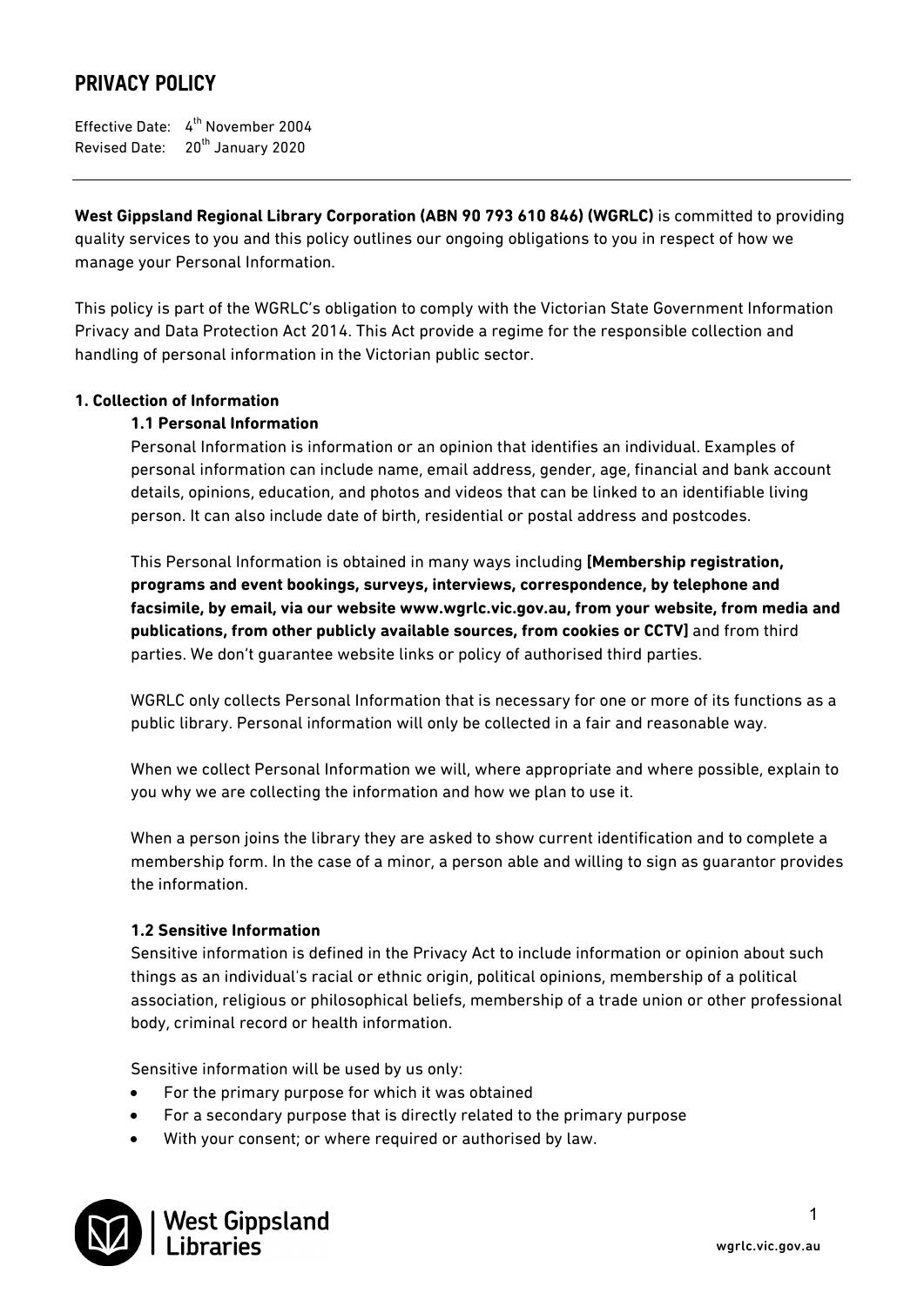WGRLC does not collect sensitive information unless the individual concerned has consented to the collection or the collection is required or authorised by law

# **1.3 Third Parties**

Where reasonable and practicable to do so, we will collect your Personal Information only from you. However, in some circumstances we may be provided with information by third parties. In such a case we will take reasonable steps to ensure that you are made aware of the information provided to us by the third party.

If WGRLC collects personal information about an individual from someone other than the individual it will make reasonable steps to ensure that the individual is aware of this.

### **2. Use and Disclosure of Information**

WGRLC will not use or disclose information about an individual to outside persons other than for the purpose of collecting that information unless:

- The individual has consented to its use or disclosure,
- The use or disclosure is required or authorised by law,
- WGRLC believes there is a serious and imminent threat to an individual's or the public's life, health or safety,
- WGRLC has reason to believe that unlawful activity has been, is being or may be engaged in,
- WGRLC does not make any information on Library members available to a commercial third party other than a debt collection agency recovering debts on behalf of WGRLC.

A member's personal record may not be accessed by anyone other than Library staff, and then only for the purpose of carrying out Library transactions or activities.

If Personal Information is required to be provided by legislation or court order, a record of that disclosure will be kept. All communications from WGRLC will contain WGRLC's postal address, telephone number, and fax number.

Your Personal Information will not be shared, sold or disclosed other than as described in this collection notice.

We may use and disclose the information we collect about you via survey, solely for the purpose of informing the design of new library services and programs for West Gippsland Libraries. Your personal information will not be shared, sold or disclosed other than as described in this collection notice. All hard copy and online copy surveys will be destroyed and deleted once data from the Survey has been analysed.

Survey data will be used to inform the inquiry or program to which they relate and may also be used for any subsequent reporting, and for promotion and utilisation of the report and the program. For example we may quote your answers in a report or promotional material. If we do this we will not use your name or address or any other information that could identify you unless we get your permission.

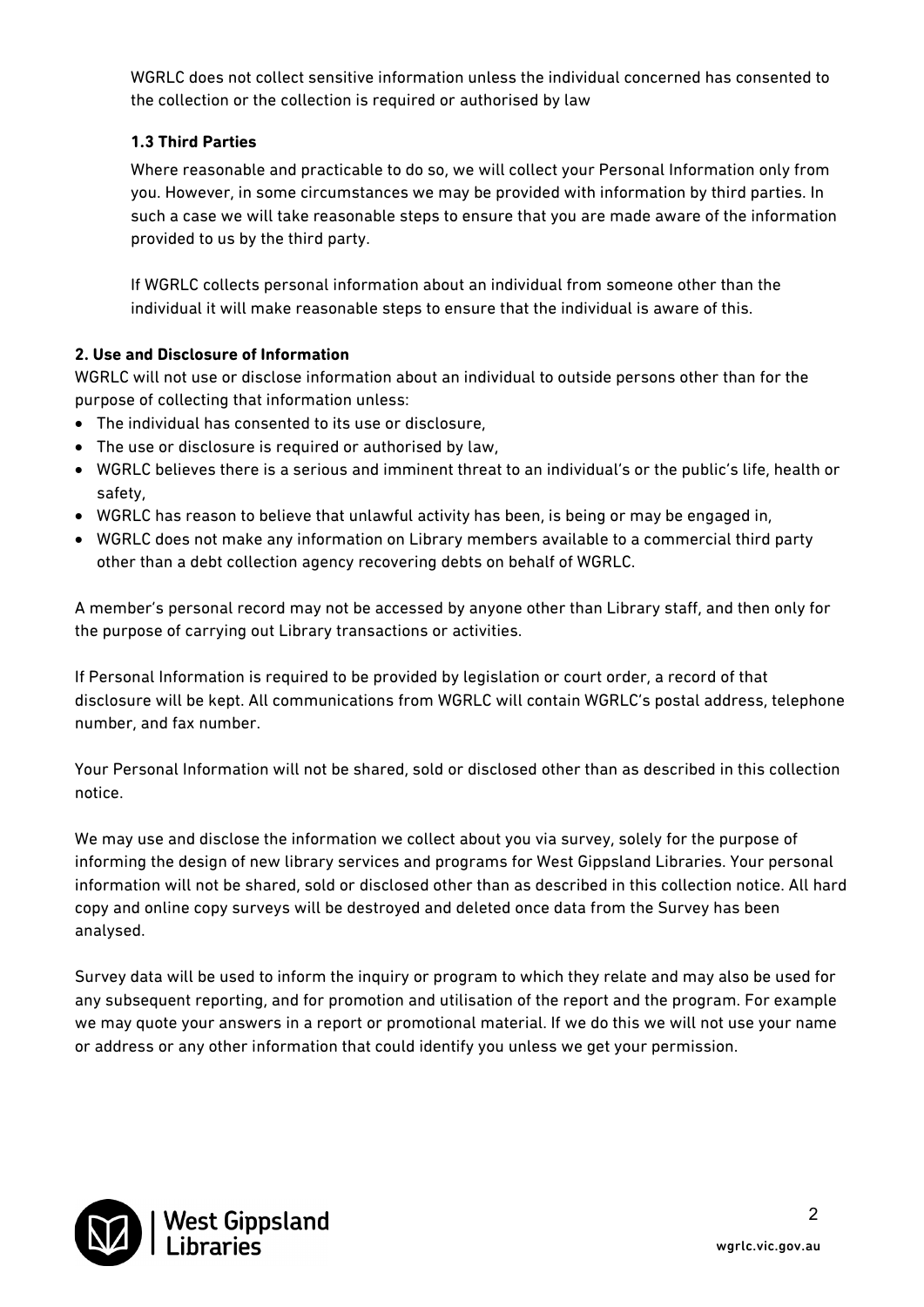### **3. Data Quality**

WGRLC will take reasonable steps to ensure any Personal Information it collects, uses or discloses is upto-date, complete and correct. Members can update their details at any time by contacting their local branch.

A library membership record includes name and address, telephone number(s), postal address where required, and date of birth and appropriate parent or guardian details in the case of child members. It also includes details of any library items that the member may have on loan, details of currently outstanding fines or lost/damaged book accounts, and details of any reservations.

Membership records are valid for three years. If any Library card is not used for a period of three years, then the membership automatically lapses. Inactive records are regularly purged on a monthly basis. This does not occur if there are outstanding debts (overdue fines or items) listed on the record. Membership forms are destroyed once the member information is placed on the computer database.

It is an important to us that your Personal Information is up-to-date. We will take reasonable steps to make sure that your Personal Information is accurate, complete and up-to-date. If you find that the information we have is not up to date or is inaccurate, please advise us as soon as practicable so we can update our records and ensure we can continue to provide quality services to you.

### **4. Data Security**

WGRLC takes reasonable steps to protect Personal Information it holds from any misuse or loss, unauthorised access, modification or disclosure. WGRLC will take reasonable steps to destroy or deidentify Personal Information if it is no longer required. However, most of the Personal Information is or will be stored in client files which will be kept by us for a minimum of 3 years.

WGRLC computer systems are protected by various means to ensure that Personal Information is not made available to unauthorised persons.

WGRLC have policies and physical safeguards in place to ensure the security of Personal Information as well as backup and recovery systems to prevent the loss of Personal Information.

### **5. Openness**

This privacy policy is available to anyone who requests a copy. Further upon request WGRLC will make available to any person or organisation the type of Personal Information we hold and the purpose of collecting, holding, using and disclosing that information.

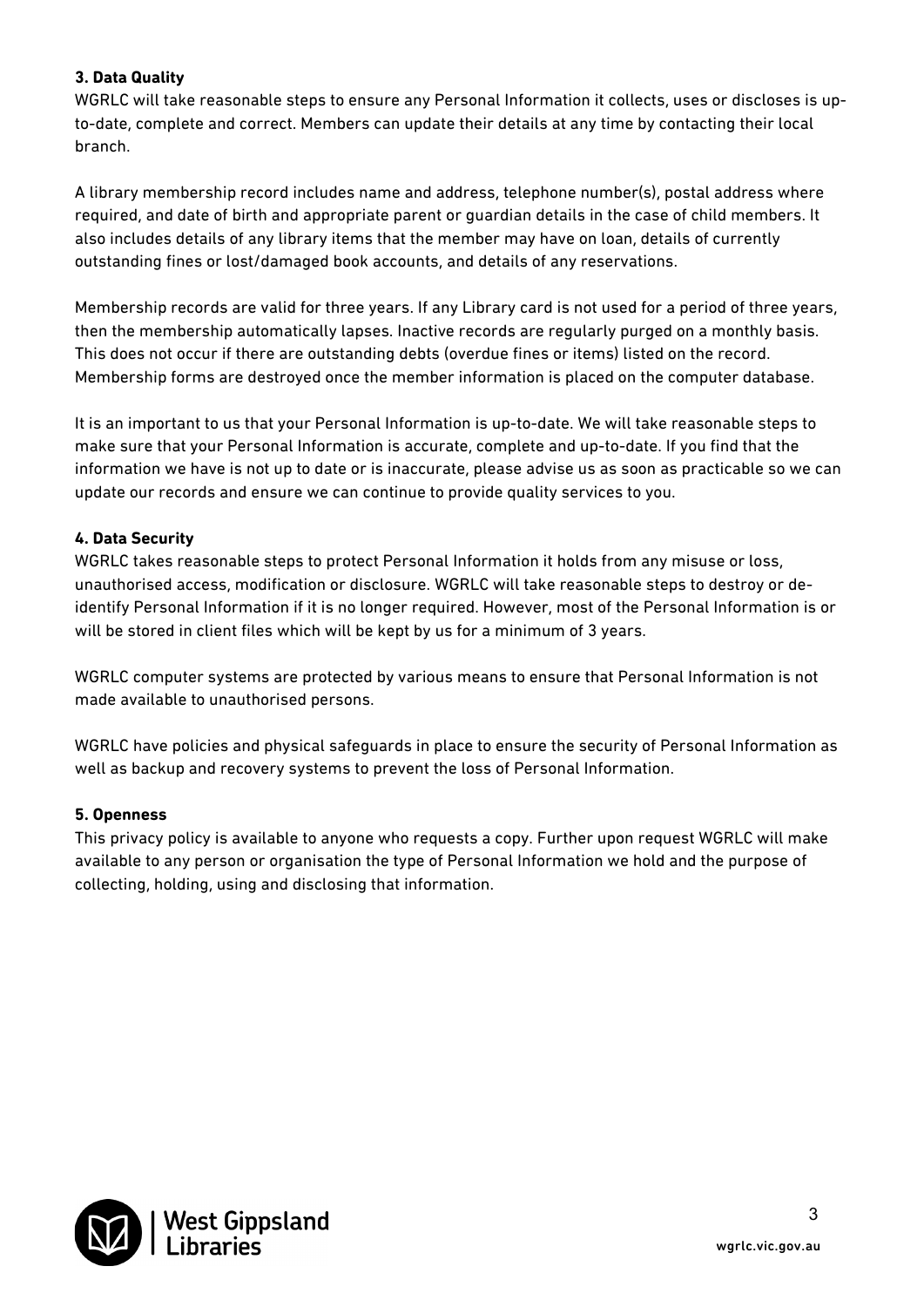### **6. Access and Correction**

Where WGRLC holds Personal Information about an individual that individual will be able to access that personal information upon request, unless the request

- is frivolous or vexatious;
- would have unreasonable impact on the privacy of others;
- refusal is in accordance with appropriate laws or access is otherwise not required by the Act;
- The information relates to existing legal proceedings between WGRLC and the individual.

A Library member is entitled to see their computer record at any time, on production of their library card or suitable identification. A parent or guardian is entitled to see the record of a minor for whom they have signed as guarantor.

Housebound Service volunteers are only provided with medical and Personal Information about their clients that is necessary for them to make selections and provide a service to that person.

In most circumstances WGRLC expects that we would be able to provide members with the Personal Information requested or reasons for denial to access within 45 days of receipt of the request for access.

### **7. Unique Identifiers**

WGRLC assigns unique barcode identifiers to each Library member for the purpose of conducting the business of the Library Service. WGRLC will not identify any individual by any Commonwealth government identifier such as Medicare or Tax File Numbers.

#### **8. Anonymity**

Where it is lawful and practicable, Members have the option of remaining anonymous when transacting with WGRLC.

### **9. Transborder Data Flows**

WGRLC usually stores survey responses and personal information on its databases in Australia and will keep that information in accordance with the Privacy and Data Protection Act 2014.

### **9.1 Offshore storage**

West Gippsland Libraries may use SurveyMonkey or Google Analytics for the collection, aggregation and analysis of statistical information and survey data. The information collected is transmitted and stored securely on offshore servers and accessed by WGRLC in accordance with this Privacy Policy and Terms of Use.

#### **10. Statistical Information**

WGRLC does use some membership information for its own statistical purposes. This allows us to plan for improving or extending Library services, and to meet changes in demand for services. We do not identify individuals by name or address when compiling this statistical information.